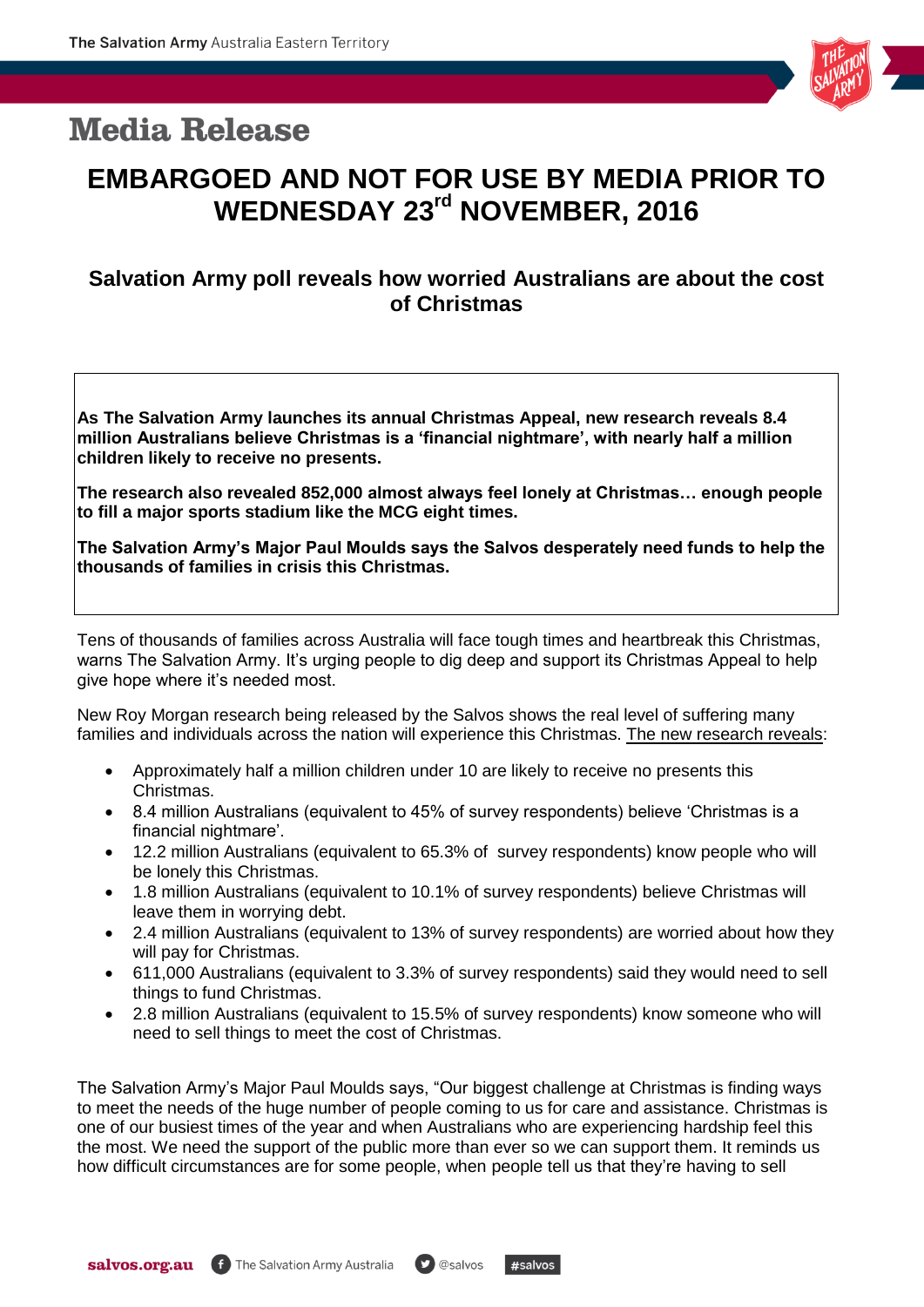things just to scrape up enough money for Christmas, and others say that some children in their household will not even get one present this Christmas."

The Salvation Army expects to help 70,000 families across Australia in the six weeks before Christmas and in the critical month afterwards. It's relying on the generous support of the Australian community. For \$29, you can give comfort and joy to a family in crisis by giving a box of emergency supplies. To donate visit salvos.org.au

"When families end up in a situation where they cannot afford food or life"s necessities, they turn to The Salvation Army for help. At Christmas they do it in record numbers and this is why we need donations from the public."

The Roy Morgan poll also found that 45% of respondents (equating to 8.6 million Australians) either buy "way too much food" or "too much food" at Christmas time. "When you compare that to our surveys that show that nearly half of our clients are forced to skip meals due to extreme financial hardship, the contrast is astounding and disturbing."

"In fact, 70% of survey respondents - which equates to a huge 13.2 million Australians - believe that the gap between rich and poor has been getting bigger. We are a nation known for standing by people in need. By donating to The Salvation Army"s Christmas Appeal, you can give hope where it"s needed most by blessing families in crisis with a Christmas they could never afford to have," Major Paul Moulds said.

Other data from the new survey revealed:

- 852,000 Australians (equating to 4.6% of survey respondents) revealed they "almost always" feel lonely at Christmas with a further 6% (1.1 million) saying they "often feel lonely" at Christmas.
- 529,000 people **often** get into more debt than they can comfortably afford to pay back while a further 484,000 people revealed they almost **always** get into debt that they cannot afford to pay back.

Major Moulds added, "Poverty is not limited to the absence of material things. Relationships and social connections are also often impacted. Sadly, for many of our clients, Christmas is a time this isolation is most acute and painful. As families and friends gather to celebrate, this survey reminds us that there are some Australians who have no one to share a Christmas meal with."

The Salvation Army has a network of local churches around the nation offering a range of activities leading up to Christmas, including Christmas Carol events and community Christmas lunches for people who wish to connect at Christmas time. To find out what"s happening at your local Salvos, log on to [salvos.org.au](http://salvos.org.au/)

To donate to The Salvation Army Christmas Appeal, please visit salvos.org.au or call 13 72 58 (13 SALVOS).

#### **Media enquiries to: Media Key on 03 9769 6488**

**(The new Roy Morgan research surveyed 1,007 people aged 18 plus from their consumer panel. The research was undertaken from 28th October to 2nd November, 2016 via an online poll. The results were then projected up to the Australian population 18 plus based on the respondent's age, sex and area of residence.)**

 $#salvos$ 

**EMBARGOED AND NOT FOR USE BY MEDIA PRIOR TO WEDNESDAY 23rd NOVEMBER, 2016**